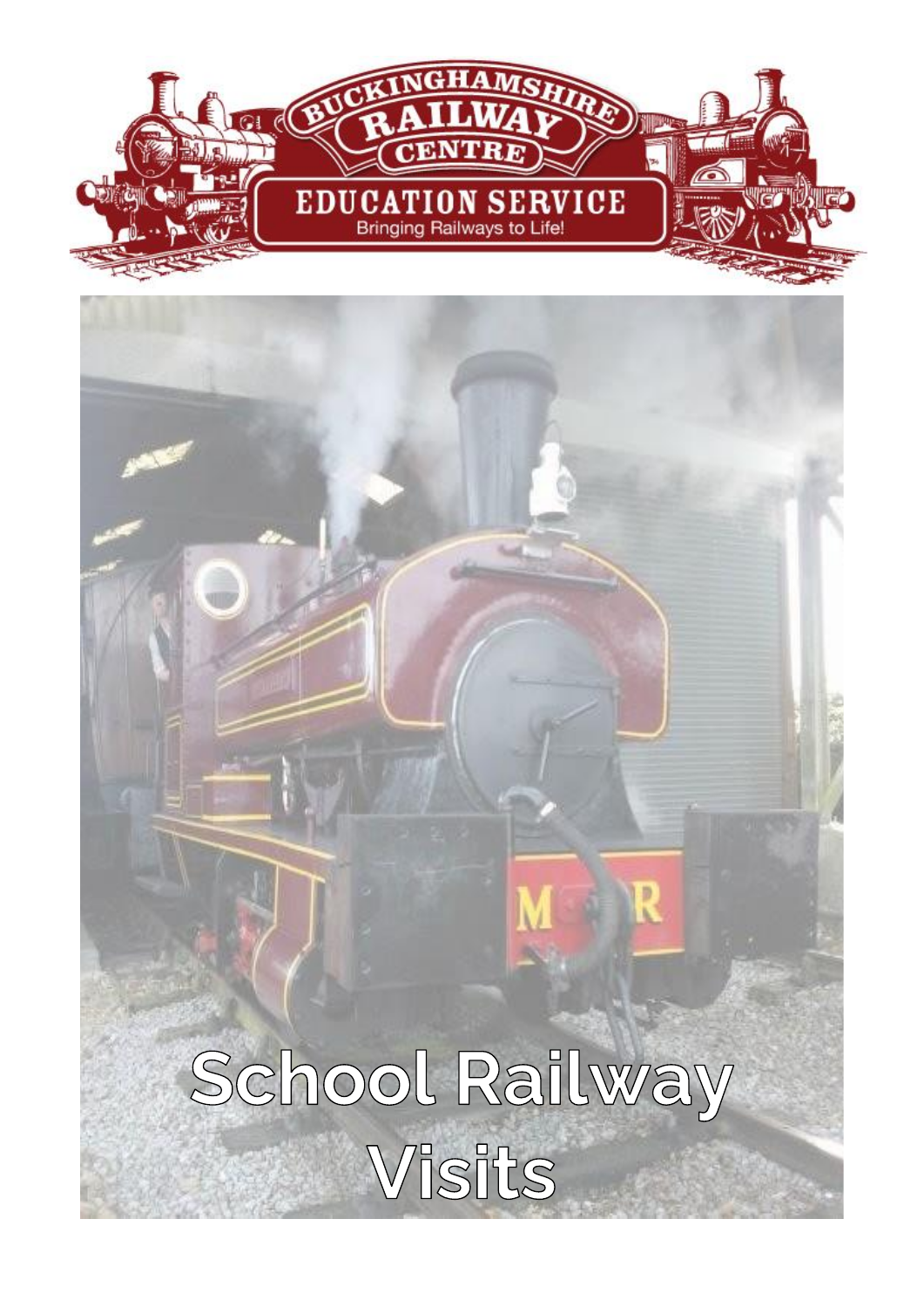## **Buckinghamshire Railway Centre**





Set in 25 acres of beautiful Buckinghamshire countryside, Buckinghamshire Railway Centre has been a working steam museum since 1969.

The Education Service is a key part of the Centre and has grown ever-larger in recent years, developing a comprehensive education policy encompassing important parts of the curriculum, tailored to the individual school's needs. Some schools have visited us year after years to enjoy a truly memorable day-out.

A fascinating and exciting day could include a ride on both a full-size steam train and our wonderful miniature railway, a dining coach from Queen Victoria's Royal Train, exploring the engine sheds and time in our award-winning museum, including our unique, interactive Education Coach.

We also offer spectacular themed days: our Evacuees' Experience (including period vehicles, an air raid shelter, threshing machines and the Home Guard) and, back by popular demand, Victorian Day, including a real Victorian steam engine and coaches!

**What visitors have said about our Education Service: "We felt so welcome and really enjoyed it"**- Claudia, Asst. Headteacher (SEN), Stevenage **"I liked going on the big train and learning about trains"**- Oliver, Year 1 pupil, Hemel Hempstead **"The trip was absolutely fantastic! From start to finish, the children, teachers and parent helpers really enjoyed it"**-

Tizzi, Class Teacher, High Wycombe





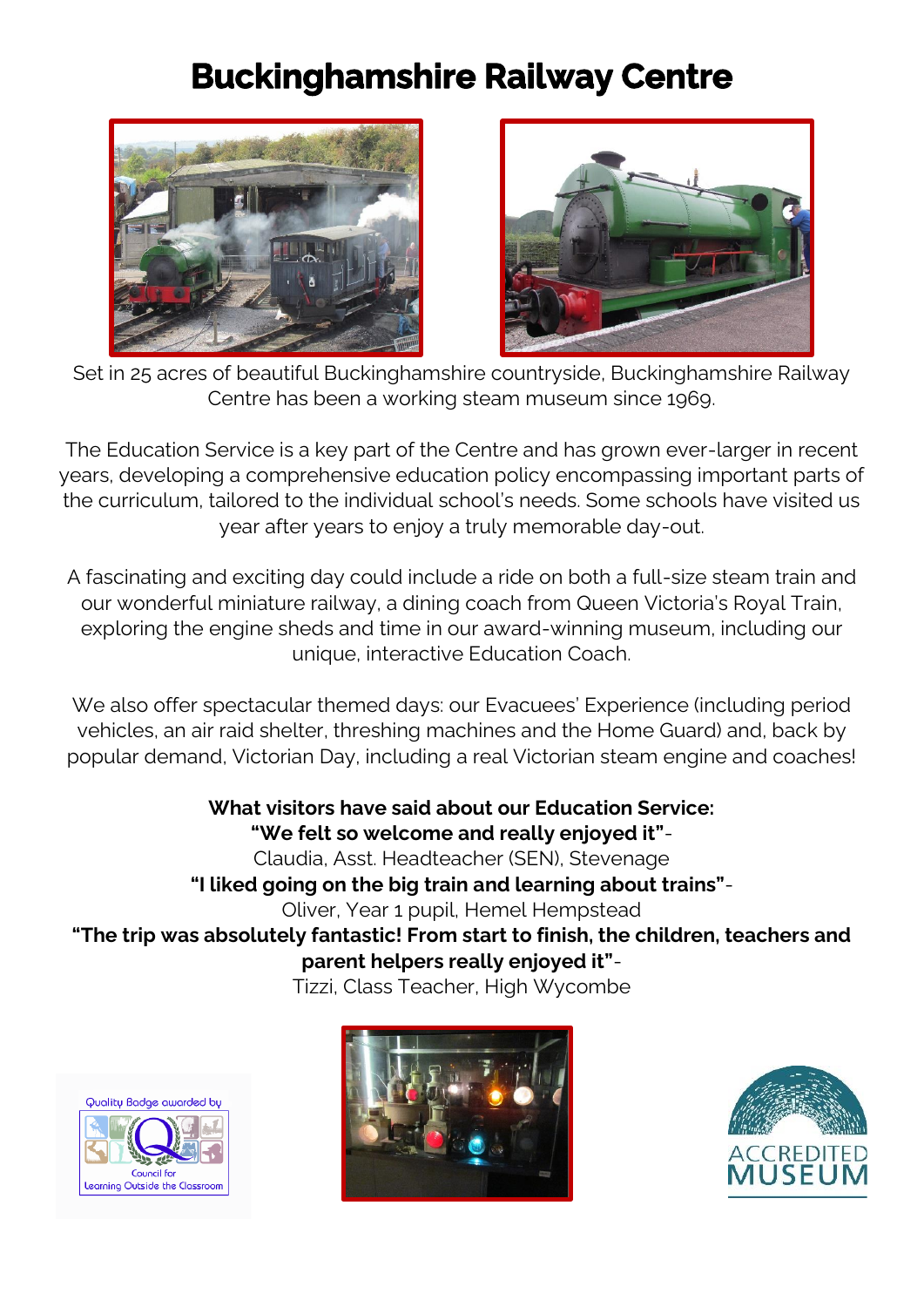# **Education Opportunities**

## **Key Stages 1 & 2**

#### **Learning outcomes and key topics that we can offer at Buckinghamshire Railway Centre History Art**

- o History of transport
- o George Stephenson & the Victorian railways
- o Isambard Kingdom Brunel & engineering
- o Local railway history
- o Railways in the 1930s/40s/50s
- o Railways at War
- o Travelling Post Offices & Mail by Rail
- o The Great Train Robbery
- o Brill Tramway & local railways

#### **Geography**

- o Railways & maps
- o Railways & planning
- o How the railways changed Britain
- o Distances & timetabling
- o Metroland
- o Railway art & decorations
- o Railway architecture
- o Drawing from life- inside & out

#### **Technology & Science**

- o Steam engines
- o Diesel engines
- o Levers & signalling
- o Building the railways (tracks, bridges & tunnels)
- o Water & coal

#### **Literacy**

- o Railway poetry & literature
- o Letter writing

#### **Numeracy**

- o Weights & measures
- o Money tickets & tariffs
- o Timetables how the railways made the clocks work

## **Key Stages 3, 4 & 5**

#### We are delighted this year to be able to offer a unique, exciting and challenging learning **environment with a brand-new programme for Key Stages 3, 4 and 5:**

#### **History**

- Victorians- Industrial Revolution, Children at work, Railway Mania, How the railways changed Britain, Poverty and Wealth
- World Wars- Railways at war Evacuees, War in Quainton

#### **Engineering/Technology**

- Development of steam technology
- Diesel engines
- Electric trains
- Bridges and construction

#### **Science**

• Steam and oil

- Fossil fuels
- Brakes and friction

#### **Geography**

- The impact of the railways
- Adapting railways to climate

#### **Art & Design**

- Railway Art
- Maps and signage
- Drawing from life

#### **English**

- Railways in literature
- Railway in poetry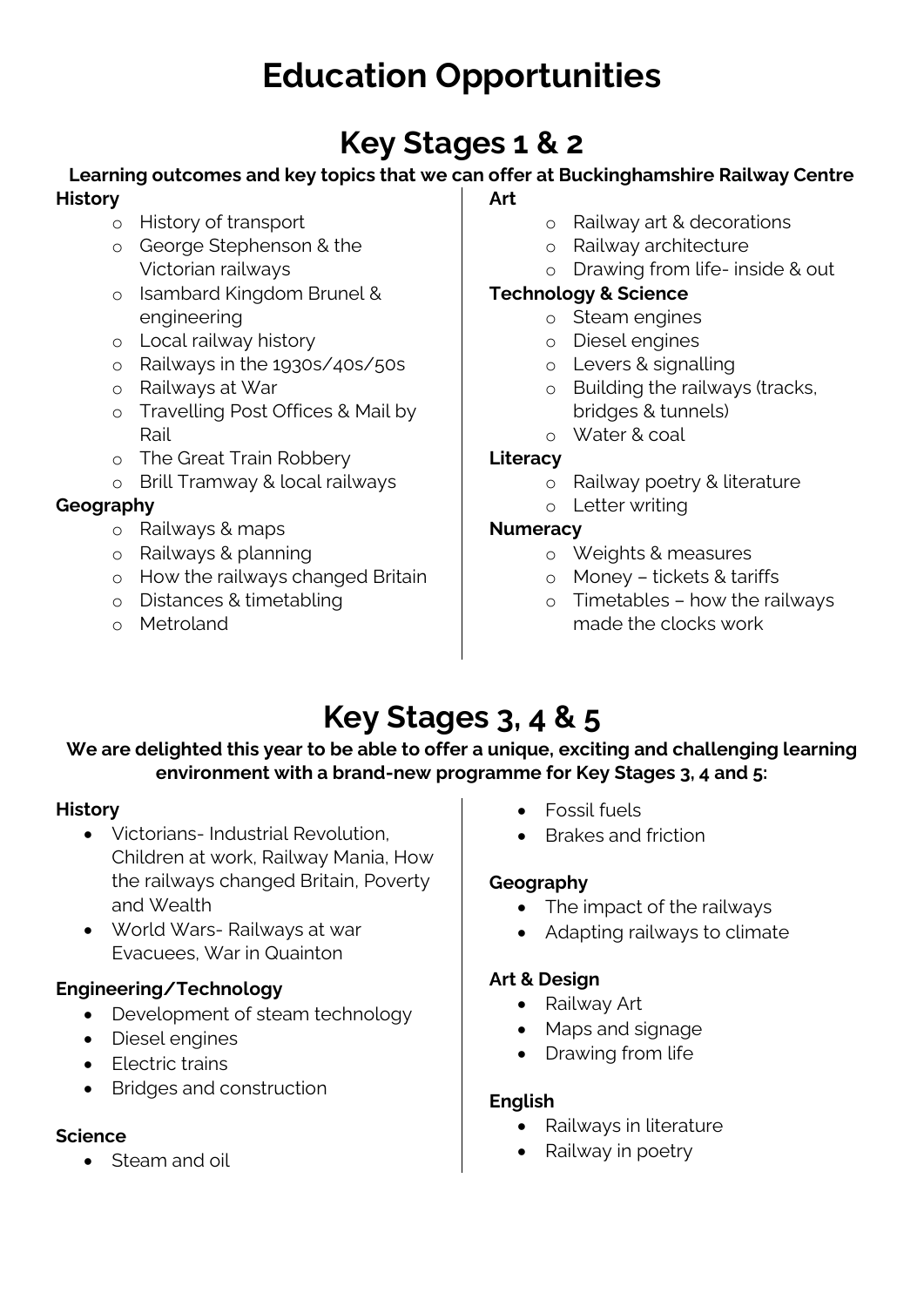# **School Visits Information**

## **Running Days:**

**£7 per child** (£8 for Evacuees' Experience in June) Includes: Train rides, miniature train rides, tours of the site & museum, Travelling Post Office & special exhibits. Prices frozen since 2014. All dates are:

All scheduled steaming days are Wednesdays Please email the office for the current year's dates: office@buckrailcentre.org

### **Static Days:**

**£4.50 per child** Includes: Tours of the site and museum, Education Coach and special exhibits.

Ideal for smaller budgets, younger children, children with Special Educational Needs or for a more in-depth study of a particular subject or historical era (no steam trains will be running).

Available Tuesdays, Wednesdays and Thursdays (except running days above) March to October. Other days may be available on request so please contact us for availability and to discuss your needs.

## **Visits to school**

**No charge**- A follow-up to your visit by a driver, guard or Station Master to talk about their life and role. This can be tailored to your topics and requirements, please enquire for more information.

## **Finding us**

Buckinghamshire Railway Centre is located at: **Station Road, Quainton, Buckinghamshire**

**HP22 4BY**

It is well signposted from the A41 and A413.

You can call the centre on **01296 655720** 

Or email **education@bucksrailcentre.org**

All questions and enquiries to our

**Education Officer Peter Sawyer** are welcome!